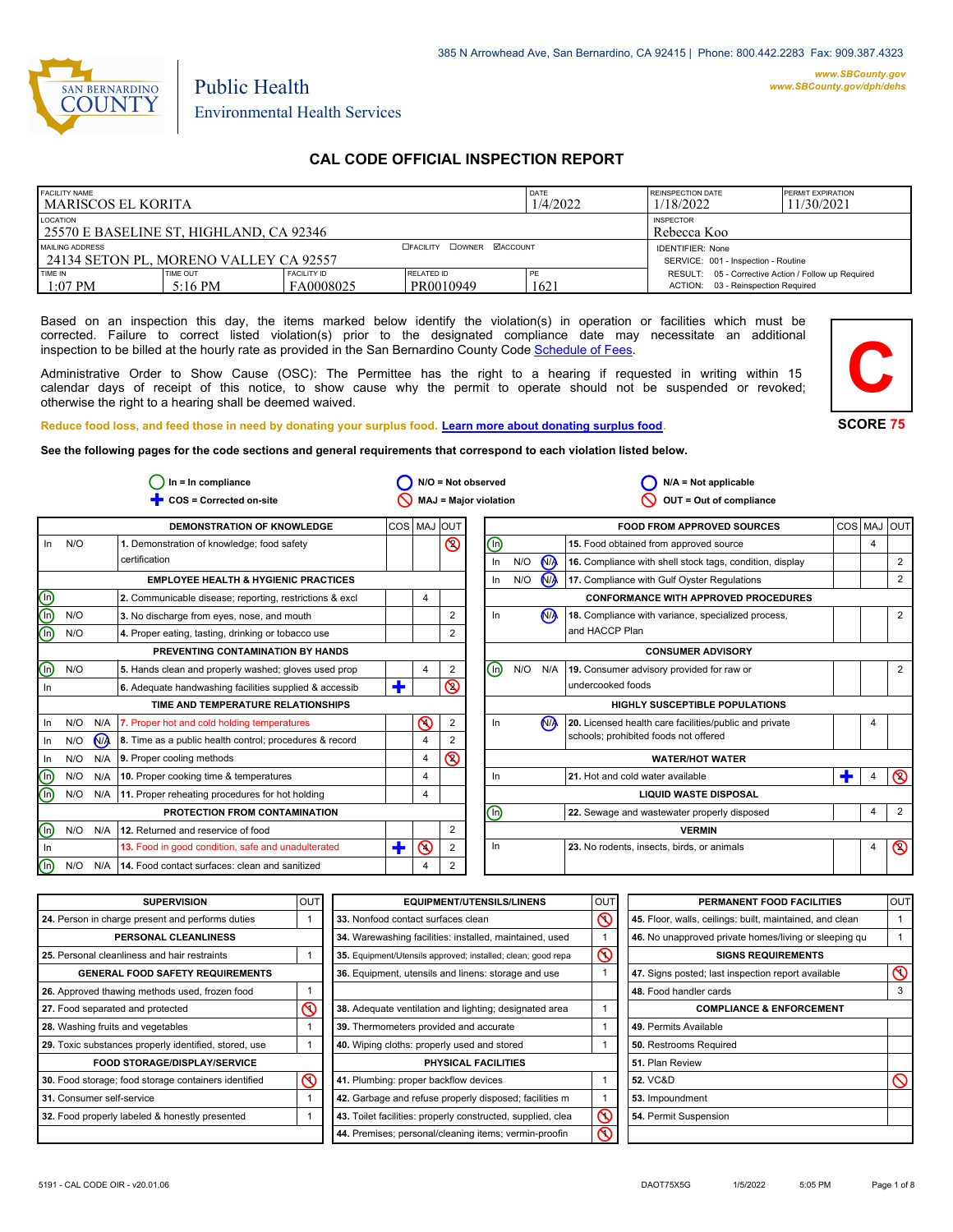

*www.SBCounty.gov*

Environmental Health Services

Public Health

### **CAL CODE OFFICIAL INSPECTION REPORT**

| <b>FACILITY NAME</b> | <b>MARISCOS EL KORITA</b>                                                                                          | DATE<br>1/4/2022                                                                                                                                                                                                                                                                                                                                                                                                                                                                                                                                                                                                                                                                                                                                                                                                                                                                                                                                                                                                                                                                                                                                                                                                                                                                                                                                                                         |  |  |  |  |  |
|----------------------|--------------------------------------------------------------------------------------------------------------------|------------------------------------------------------------------------------------------------------------------------------------------------------------------------------------------------------------------------------------------------------------------------------------------------------------------------------------------------------------------------------------------------------------------------------------------------------------------------------------------------------------------------------------------------------------------------------------------------------------------------------------------------------------------------------------------------------------------------------------------------------------------------------------------------------------------------------------------------------------------------------------------------------------------------------------------------------------------------------------------------------------------------------------------------------------------------------------------------------------------------------------------------------------------------------------------------------------------------------------------------------------------------------------------------------------------------------------------------------------------------------------------|--|--|--|--|--|
| <b>LOCATION</b>      | 25570 E BASELINE ST, HIGHLAND, CA 92346                                                                            | <b>INSPECTOR</b><br>Rebecca Koo                                                                                                                                                                                                                                                                                                                                                                                                                                                                                                                                                                                                                                                                                                                                                                                                                                                                                                                                                                                                                                                                                                                                                                                                                                                                                                                                                          |  |  |  |  |  |
|                      | <b>MAJOR</b><br>7. PROPER HOT AND COLD HOLDING TEMPERATURES                                                        |                                                                                                                                                                                                                                                                                                                                                                                                                                                                                                                                                                                                                                                                                                                                                                                                                                                                                                                                                                                                                                                                                                                                                                                                                                                                                                                                                                                          |  |  |  |  |  |
| <b>POINTS</b>        | Compliance date not specified<br><b>Not In Compliance</b><br>Violation Reference - HSC -<br>113996, 113998, 114037 | Inspector Comments: 1.) Observed 1 medium sized pot of menudo measured at 124 F on the flat top grill.<br>Upon questioning employee stated menudo was hot holding for approximately 5 minutes.<br>2.) Observed 1 small pot of menudo measured at 92 F on the grill next to the preparation table. Upon<br>questioning employee stated it was hot holding for approximately 30 minutes.<br>Ensure all potentially hazardous foods are held at or above 135 F for proper hot holding.<br>3.) Observed 1 container of cooked hominy measured at 73 F on the grill next to the preparation table. Upon<br>questioning the employee stated the hominy was pulled from the refrigerator approximately 30 minutes prior to<br>inspection.<br>4.) Observed sliced tomatoes measured at 54 F and diced tomatoes measured at 46 F inside the M3 Turbo<br>Air Refrigeration unit. Upon questioning employee stated they had recently sliced the tomatoes from room<br>temperature approximately 20 minutes prior to inspection.<br>5.) Observed 1 container of salsa measured at 61 F in the serving line near the register. Observed container<br>of salsa with insufficient ice to facilitate proper cold holding. Per employee, salsa had just been made 30<br>minutes prior to inspection.<br>Ensure all potentially hazardous foods are held at or below 41 degrees F for proper cold holding. |  |  |  |  |  |
|                      |                                                                                                                    |                                                                                                                                                                                                                                                                                                                                                                                                                                                                                                                                                                                                                                                                                                                                                                                                                                                                                                                                                                                                                                                                                                                                                                                                                                                                                                                                                                                          |  |  |  |  |  |

**Violation Description:** Potentially hazardous foods shall be held at or below 41F or at or above 135F. (113996, 113998, 114037, 114343(a))

**More Information: <https://youtu.be/RI6w5DtEs7w>**

### **13. FOOD IN GOOD CONDITION, SAFE AND UNADULTERATED** ê**! MAJOR** ê**!**

**Compliance date not specified Complied on 1/4/2022 Violation Reference - HSC - 113967, 113976, POINTS 4 Inspector Comments:** Observed an open 12 quart container of black eyed peas contaminated by two dead cockroaches, hair, and a screw. Ensure all food is manufactured, produced, prepared, compounded, packed, transported, kept for sale, and served so as to be pure and free from adulteration and spoilage. Any food is adulterated if it bears or contains any poisonous or deleterious substance that may render it impure or injurious to health.

Note: Corrected on site, see #52 VC&D.

**Violation Description:** All food shall be manufactured, produces, prepared, compounded, packed, transported, kept for sale, and served so as to be pure and free from adulteration and spoilage. Any food is adulterated if it bears or contains any poisonous or deleterious substance that may render it impure or injurious to health. (113967, 113976, 113980, 113988, 113990, 114035, 114254(c), 114254.3)

**More Information: <https://youtu.be/JrRQVxqDXy4>**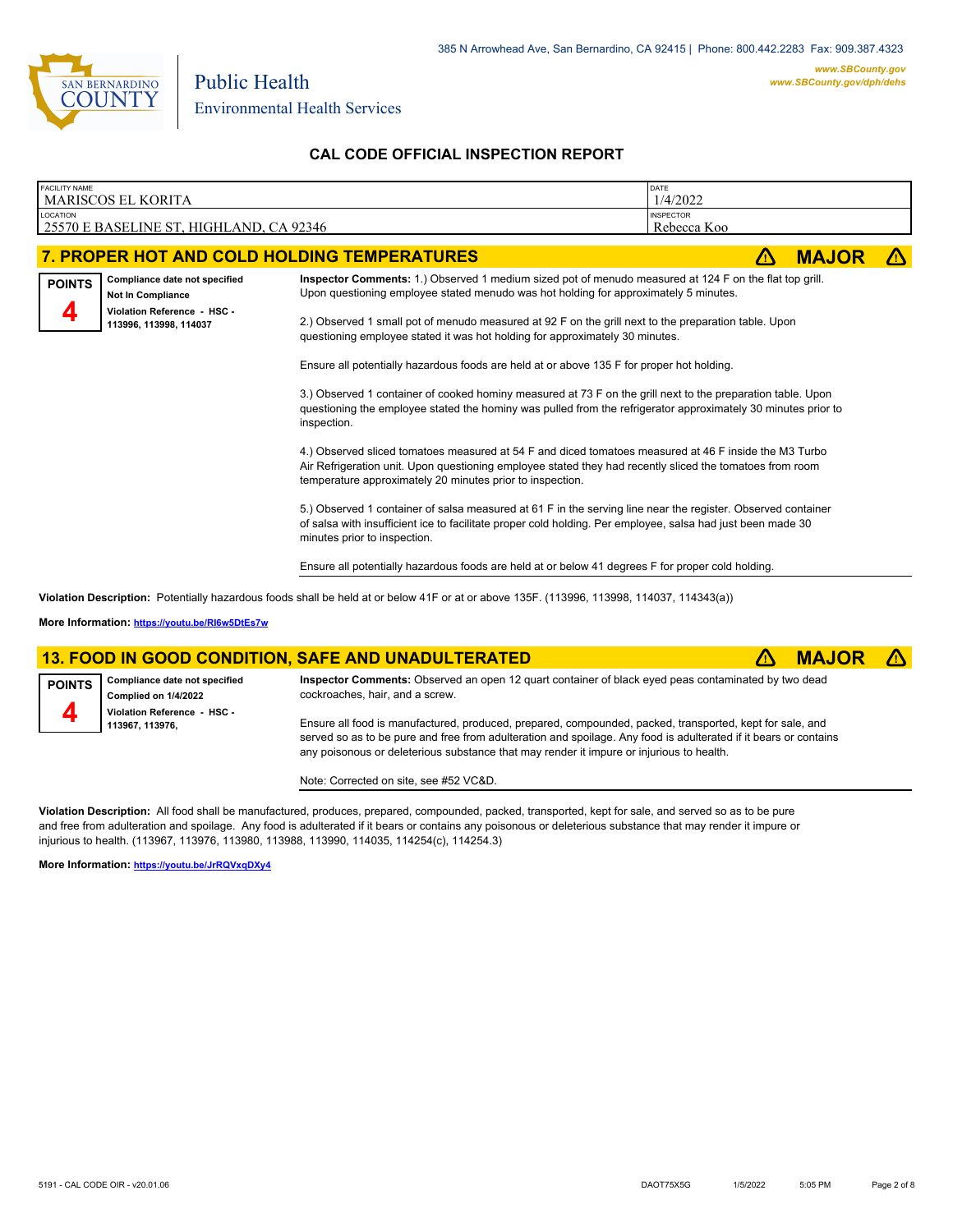

Environmental Health Services

Public Health

### **CAL CODE OFFICIAL INSPECTION REPORT**

| <b>FACILITY NAME</b> | <b>MARISCOS EL KORITA</b>                                                                            |                                                                                                                                                                                                                                                                                                                                                                                                                                                                                                                                                                                                                                                                                                                                                                                                                                                           | DATE<br>1/4/2022                |
|----------------------|------------------------------------------------------------------------------------------------------|-----------------------------------------------------------------------------------------------------------------------------------------------------------------------------------------------------------------------------------------------------------------------------------------------------------------------------------------------------------------------------------------------------------------------------------------------------------------------------------------------------------------------------------------------------------------------------------------------------------------------------------------------------------------------------------------------------------------------------------------------------------------------------------------------------------------------------------------------------------|---------------------------------|
| LOCATION             | 25570 E BASELINE ST, HIGHLAND, CA 92346                                                              |                                                                                                                                                                                                                                                                                                                                                                                                                                                                                                                                                                                                                                                                                                                                                                                                                                                           | <b>INSPECTOR</b><br>Rebecca Koo |
|                      |                                                                                                      |                                                                                                                                                                                                                                                                                                                                                                                                                                                                                                                                                                                                                                                                                                                                                                                                                                                           |                                 |
| <b>POINTS</b>        | Compliance date not specified<br>Not In Compliance<br>Violation Reference - HSC -<br>113947-113947.1 | 1. DEMONSTRATION OF KNOWLEDGE; FOOD SAFETY CERTIFICATION<br>Inspector Comments: 1.) Employees demonstrated insufficient knowledge of the following food safety<br>practices:<br>- proper cooking temperatures<br>- proper hot holding temperatures<br>- proper reheating procedures<br>Upon questioning employees were unable to state the minimum temperature required for these food safety<br>practices.<br>Ensure all food employees have adequate knowledge of and be trained in food safety as it relates to their<br>assigned duties.<br>Ensure single pieces of beef, lamb, veal, pork, fish, and eggs for immediate service are cooked to a minimum<br>of 145 F for 15 seconds.<br>Ensure comminuted meat (e.g., ground beef, hamburger, or ground pork), injected meats, and raw shell eggs<br>are cooked to a minimum of 155 F for 15 seconds. |                                 |
|                      |                                                                                                      | Ensure poultry, comminuted poultry, and stuffed fish/meat/poultry are cooked to a minimum of 165 F for 15<br>seconds.<br>Ensure all potentially hazardous food is hot held at or above 135 F.<br>Ensure all potentially hazardous food is reheated to 165 F for 15 seconds prior to hot holding.<br>2.) Observed the food manager certificate expired at time of inspection.<br>Ensure 1 person in the facility obtains a valid food safety certificate from an ANSI approved organization within<br>60 calendar days of today's date. Original certificate must be kept on site at all times (photocopies are not                                                                                                                                                                                                                                        |                                 |
|                      |                                                                                                      | acceptable).                                                                                                                                                                                                                                                                                                                                                                                                                                                                                                                                                                                                                                                                                                                                                                                                                                              |                                 |

**Violation Description:** All food employees shall have adequate knowledge of and be trained in food safety as it relates to their assigned duties. (113947) Food facilities that prepare, handle or serve non-prepackaged potentially hazardous food, shall have an employee who has passed an approved food safety certification examination. (113947-113947.1)

**More Information: <http://www.sbcounty.gov/uploads/dph/dehs/Depts/EnvironmentalHealth/FormsPublications/FoodSafetyPracticesOverview.pdf>**

### **6. ADEQUATE HANDWASHING FACILITIES SUPPLIED & ACCESSIBLE**

| <b>POINTS</b> | Compliance date not specified<br>Complied on 1/4/2022 | Inspector Comments: 1.) Observed no hand soap and paper towels provided at the handwash sink in the<br>kitchen. |
|---------------|-------------------------------------------------------|-----------------------------------------------------------------------------------------------------------------|
|               | Violation Reference -                                 | 2.) Observed the hand drying device to be nonfunctional inside the men's restroom.                              |

Ensure to maintain all handwash sinks clean, unobstructed, accessible, and fully stocked with soap and paper towels in dispensers at all times. Repair or replace the hand drying device in the men's restroom.

**Violation Description:** Handwashing soap and towels or drying device shall be provided in dispensers; dispensers shall be maintained in good repair. (113953.2) Adequate facilities shall be provided for hand washing. (113953, 113953.1, 114067(f)). Handwashing sink is not separated from a warewashing sink by a 6 inch high metal splashguard or 24 inch separation. (113953) Handwashing sinks shall not be obstructed, inaccessible, used improperly or kept unclean. (113953.1)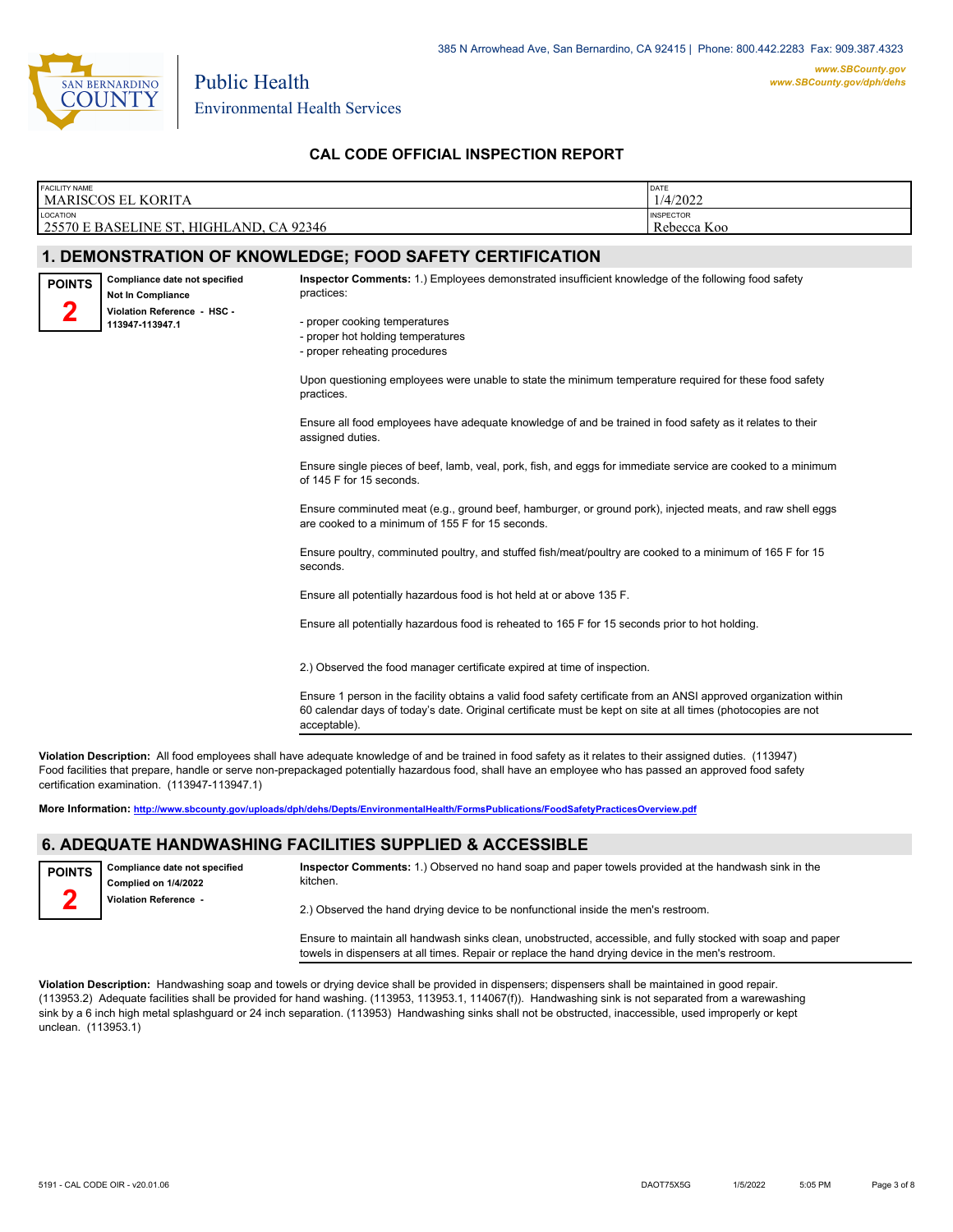

| <b>FACILITY NAME</b>                    | DATE             |
|-----------------------------------------|------------------|
| MARISCOS EL KORITA                      | 1/4/2022         |
| <b>LOCATION</b>                         | <b>INSPECTOR</b> |
| 25570 E BASELINE ST, HIGHLAND, CA 92346 | Rebecca Koo      |
|                                         |                  |

#### **9. PROPER COOLING METHODS Compliance date not specified Not In Compliance Violation Reference - HSC - 114000 POINTS 2 Inspector Comments:** Observed 1 container of cooked beef measured at 115 F and 1 container of cooked chicken measured at 114 F on the preparation table next to the 3 compartment sink. Observed the containers of cooked meat to be fully covered with no other means to facilitate proper cooling. Ensure all potentially hazardous food is rapidly cooled from 135 F to 70 F within 2 hours, and then from 70 F to 41 F within a total of 6 hours. Potentially hazardous food is to be cooled within 4 hours to 41 F is prepared from ingredients at ambient temperature. Approved cooling methods include: 1) Placing the food in shallow pans (recommend using heat-conductive pans) 2) Separating the food into smaller or thinner portions 3) Using rapid cooling equipment such as chill blasters 4) Using containers that facilitate heat transfer 5) Adding ice as an ingredient 6) Using ice paddles 7) Placing containers in an ice bath, stirring food frequently

Containers may be stored loosely covered or uncovered if protected from overhead contamination during the cooling period. Food must be stirred as necessary to evenly cool a liquid or a semi-liquid food.

**Violation Description:** All potentially hazardous food shall be RAPIDLY cooled from 135F to 70F, within 2 hours, and then from 70F to 41 F, within 4 hours. Cooling shall be by one or more of the following methods: in shallow containers; separating food into smaller portions; adding ice as an ingredient; using an ice bath; stirring frequently; using rapid cooling equipment; or, using containers that facilitate heat transfer. PHF is to be cooled within 4 hours to 41F if prepared from ingredients at ambient temperature. Deliveries of PHF is to be cooled to below 41F within 4 hours if received between 41F to 45F.

**More Information: <https://youtu.be/hiOExyNgDIQ>**

#### **21. HOT AND COLD WATER AVAILABLE**

**Compliance date not specified Complied on 1/4/2022 Violation Reference - HSC - 113953(c), 114099.2(b) POINTS 2 Inspector Comments:** Observed the hot water valves shut off at the hand wash sink in the kitchen and in the men's restroom. Ensure that hot water is available at a minimum temperature of at least 100 F at all hand washing sinks.

Note: Corrected on site, hot water was restored by opening the hot water valves and both handwash sinks.

**Violation Description:** An adequate, protected, pressurized, potable supply of hot water and cold water shall be provided at all times. (113953(c), 114099.2(b) 114101(a), 114189, 114192, 114192.1, 114195)

#### **23. NO RODENTS, INSECTS, BIRDS, OR ANIMALS**

| <b>POINTS</b> | Compliance date not specified<br><b>Not In Compliance</b> | Inspector Comments: 1.) Observed 2 dead cockroaches in an open 12-quart container of black eyed beans<br>located in the dry storage area.                                                                                                                               |
|---------------|-----------------------------------------------------------|-------------------------------------------------------------------------------------------------------------------------------------------------------------------------------------------------------------------------------------------------------------------------|
|               | Violation Reference - HSC -<br>114259.1, 114259.4, 11425  | 2.) Observed a dead cockroach on the floor in front of the fountain soda machine in the customer area.                                                                                                                                                                  |
|               |                                                           | Upon questioning manager stated that the facility is treated on a monthly basis by Stanley's professional pest<br>control company. Observed no signs of an active cockroach infestation at this time. Observed no signs of live<br>cockroaches throughout the facility. |
|               |                                                           | Ensure to take appropriate pest control measures to eliminate all evidence of past or current vermin<br>infestations. Clean and sanitize affected areas in an approved manner.                                                                                          |

Note: A reinspection will occur within 1 week to ensure there is no active cockroach infestation.

**Violation Description:** Food facility shall be kept free of vermin: rodents (rats, mice), cockroaches, flies. (114259.1, 114259.4, 114259.5) Live animals are not allowed in a food facility unless, food employees with service animals may handle or care for their service animal if they wash their hands as required or persons who are licensed pursuant to Chapter 11.5 of Division 3 of the Business and Professions Code. (114259.4, 114259.5)

**More Information: [https://youtu.be/1yuxW\\_p9Bxs](https://youtu.be/1yuxW_p9Bxs)**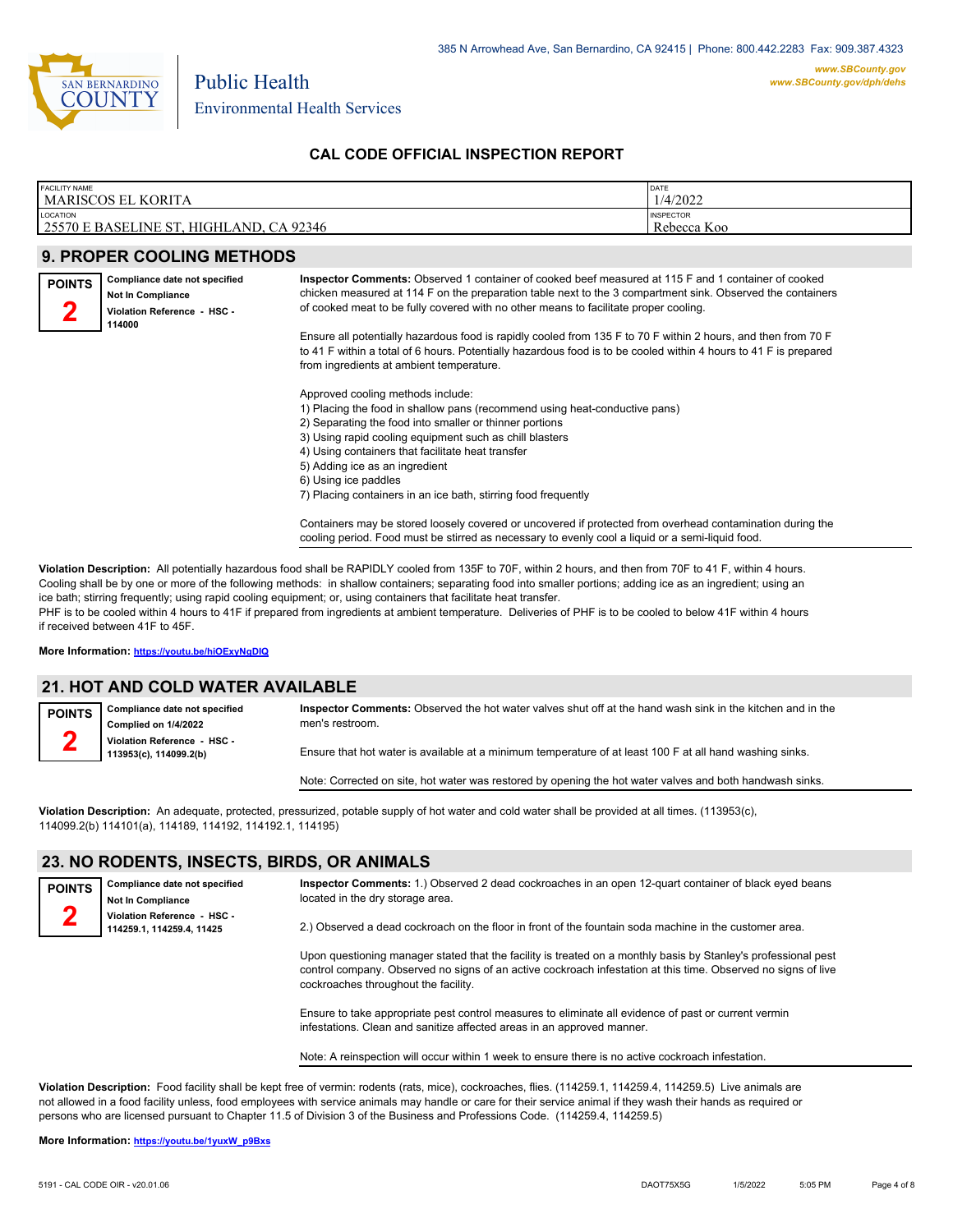

|                                                                                        | <b>FACILITY NAME</b>                    | <b>MARISCOS EL KORITA</b>                                 | DATE<br>1/4/2022                                                                                                                                  |  |  |  |
|----------------------------------------------------------------------------------------|-----------------------------------------|-----------------------------------------------------------|---------------------------------------------------------------------------------------------------------------------------------------------------|--|--|--|
| LOCATION<br><b>INSPECTOR</b><br>25570 E BASELINE ST, HIGHLAND, CA 92346<br>Rebecca Koo |                                         |                                                           |                                                                                                                                                   |  |  |  |
|                                                                                        | <b>27. FOOD SEPARATED AND PROTECTED</b> |                                                           |                                                                                                                                                   |  |  |  |
|                                                                                        | <b>POINTS</b>                           | Compliance date not specified<br><b>Not In Compliance</b> | Inspector Comments: 1.) Observed approximately 20 containers of food stored uncovered throughout<br>multiple refrigeration units in the facility. |  |  |  |
|                                                                                        |                                         | Violation Reference - HSC -<br>113984 (a, b, c, d, f)     | Ensure all food is stored, prepared, displayed, or held so that it is protected from over head contamination.                                     |  |  |  |

2.) Observed 2 packages of raw chicken stored above open containers of cooked beef and soups inside the single door True refrigerator.

3.) Observed raw fish fillets and raw shrimp stored above open containers of diced tomatoes, cucumbers, and onions in the 2-door Migali refrigerator.

4.) Observed raw eggs and raw chorizo stored above open produce and cooked beef in the 2- door Everest refrigerator.

Ensure all raw meats, eggs, and shellfish are stored below ready-to-eat foods.

**Violation Description:** All food shall be separated and protected from contamination. (113984 (a, b, c, d, f), 113986, 114060, 114067(a, d, e, j), 114069(a, b), 114077, 114089.1 (c), 114143 (c)) All food shall be stored, prepared, displayed or held so that it is protected from contamination.

### **30. FOOD STORAGE; FOOD STORAGE CONTAINERS IDENTIFIED**

**Compliance date not specified Not In Compliance Violation Reference - HSC - 114047, 114049, 114051 POINTS 1**

**Inspector Comments:** Observed multiple containers of bulk dry food ingredients and spices stored unlabeled throughout the facility.

Ensure that all working containers holding food or food ingredients that are removed from their original packages are properly identified with common name of the food.

**Violation Description:** Food shall be stored in approved containers and labeled as to contents. Food shall be stored at least 6" above the floor on approved shelving in an approved location to prevent possible contamination. (114047, 114049, 114051, 114053, 114055, 114067(h), 14069 (b))

**More Information: [https://youtu.be/km4FCy\\_IQ44](https://youtu.be/km4FCy_IQ44)**

**114115 (c)**

**Compliance date not specified Not In Compliance Violation Reference - HSC -** 

#### **33. NONFOOD-CONTACT SURFACES CLEAN**

**POINTS 1**

**Inspector Comments:** 1.) Observed build up of food debris on the doors, door handles, and shelves of refrigeration units throughout the facility.

- 2.) Observed build up of food debris on exterior of the ice machine.
- 3.) Observed exterior of bulk food containers to have a build up of food debris.
- 4.) Observed build up of old food debris in clean dishes storage area.

Ensure to maintain all nonfood contact surfaces in a clean and sanitary manner free from accumulation of dust, dirt, food residue, and other debris.

**Violation Description:** All nonfood contact surfaces of utensils and equipment shall be clean. (114115 (c))

### **35. EQUIPMENT/UTENSILS - APPROVED; INSTALLED; CLEAN; GOOD REPAIR, CAPACITY**

**Compliance date not specified Not In Compliance Violation Reference - HSC - 114130, 114130.1, 114130 POINTS 1 Inspector Comments:** Observed a black household Oster microwave used to reheat food intended for customers. Upon disrepair, replace the household microwave with an NSF or ANSI approved commercial microwave.

**Violation Description:** All utensils and equipment shall be fully operative and in good repair. (114175). All utensils and equipment shall be approved, installed properly, and meet applicable standards. (114130, 114130.1, 114130.2, 114130.3, 114130.4, 114130.5, 114132, 114133, 114137, 114139, 114153, 114155, 114163, 114165, 114167, 114169, 114177, 114180, 114182)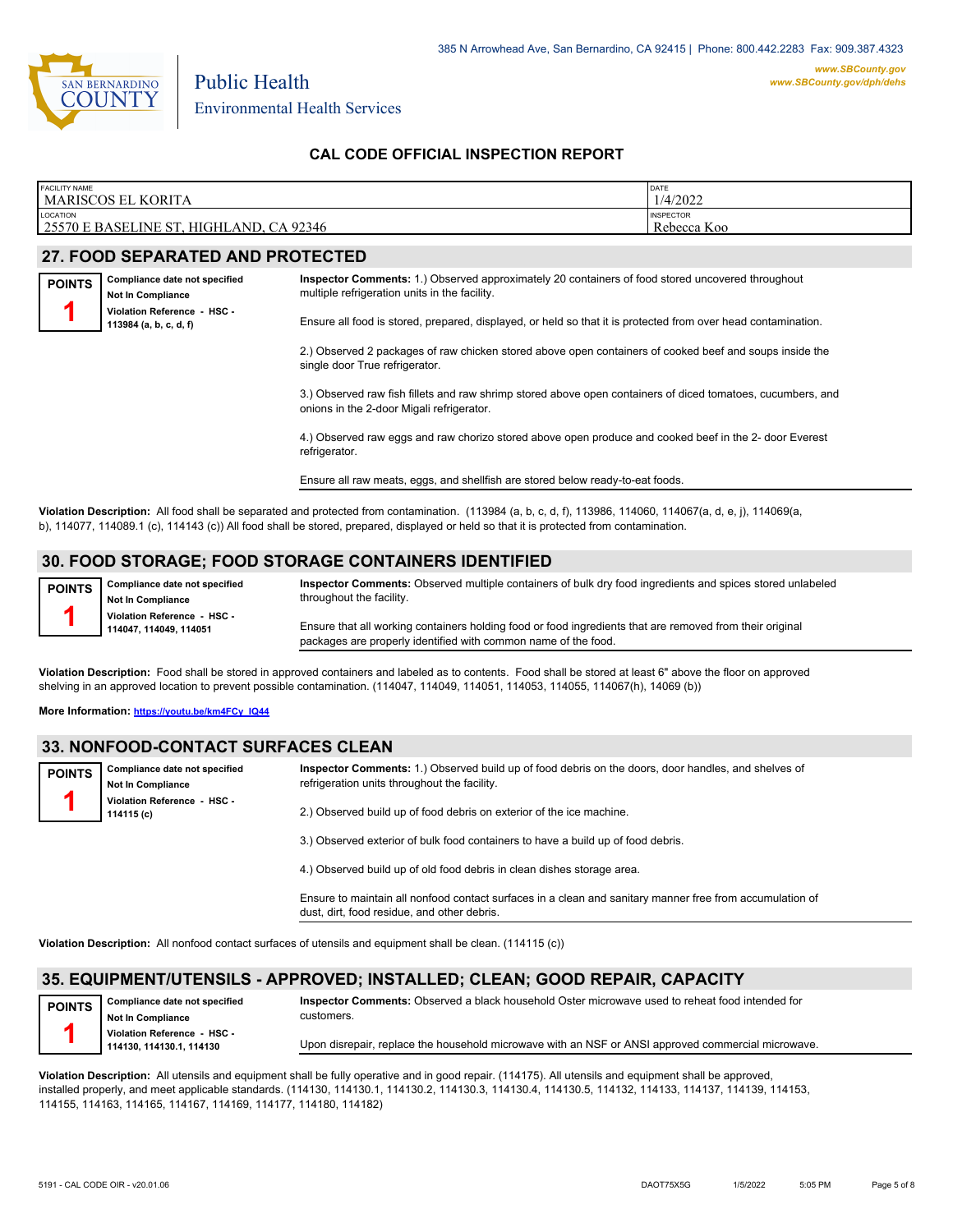

**POINTS 1**

**Not In Compliance**

**114250, 114276**

Environmental Health Services

Public Health

### **CAL CODE OFFICIAL INSPECTION REPORT**

| <b>FACILITY NAME</b>                                                | DATE             |  |  |
|---------------------------------------------------------------------|------------------|--|--|
| MARISCOS EL KORITA                                                  | 1/4/2022         |  |  |
| <b>LOCATION</b>                                                     | <b>INSPECTOR</b> |  |  |
| 25570 E BASELINE ST, HIGHLAND, CA 92346                             | Rebecca Koo      |  |  |
|                                                                     |                  |  |  |
| <u>12 TAILET EACH ITIES, DRADEDI V CANSTRUCTER SURBLIER CLEANER</u> |                  |  |  |

#### **43. TOILET FACILITIES: PROPERLY CONSTRUCTED, SUPPLIED, CLEANED**

**Compliance date not specified Violation Reference - HSC - Inspector Comments:** 1.) Observed no self closing device installed at the women's and men's restroom doors. Ensure that toilet rooms are separated by a well-fitting, self-closing door.

2.) Observed toilet paper to be stored on top of toilet tank in the women's restroom.

Ensure to provide toilet paper inside dispensers at all times to prevent contamination.

**Violation Description:** Toilet facilities shall be maintained clean, sanitary and in good repair for use by employees and patrons. Toilet rooms shall be separated by a well-fitting, self-closing door. Toilet tissue shall be provided in a permanently installed dispenser at each toilet. Location of toilet facilities used by patrons shall not be located to pass through food preparation, food storage, or utensil washing areas. (114250, 114250.1, 114276)

### **44. PREMISES; PERSONAL/CLEANING ITEMS; VERMIN-PROOFING**

**Compliance date not specified Not In Compliance Violation Reference - HSC - 114067 (j), 114123 POINTS 1 Inspector Comments:** 1.) Observed a gap in the ceiling of approximately 30 inches by 40 inches above the 3-door Everest refrigeration unit. 2.) Observed a gap of approximately 3 inches along the bottom of the metal screen door near the dry storage room. 3.) Observed no window screen provided at the open window near the cash register.

4.) Observed a gap of approximately 3 inches by 2 inches in the ceiling above the women's restroom door.

Ensure to seal all gaps to prevent the entrance and harborage of vermin. Ensure to provide a screen for windows or keep windows closed.

5.) Observed water bottles, open cookies, open cups of coffee, protein powder mix, and vitamins stored next to food and equipment in food preparation areas.

6.) Observed employee purses and clothes stored on dry storage shelves next to food.

Ensure all personal effects, employee foods, and beverages are stored in a designated room or area where contamination of food, equipment, utensils, linens, and single-use articles cannot occur.

**Violation Description:** The premises of each food facility shall be kept clean and free of litter and rubbish; all clean and soiled linen shall be properly stored; non-food items shall be stored and displayed separate from food and food-contact surfaces; the facility shall be kept vermin proof. (114067 (j), 114123, 114143 (a) & (b), 114256, 114256.1, 114256.2, 114256.4, 114257, 114257.1, 114259, 114259.2, 114259.3, 114279, 114281, 114282) Food preparation sinks, handwashing sinks and warewashing equipment shall not be used for the cleaning of maintenance tools, the holding of maintenance materials, or the disposal of liquid wastes. (114123) Open-air barbecue and/or outdoor wood burning oven must operate on the same premises, in conjunction with a permanent food facility and not in an area that may pose as a fire hazard. (114143(a) (b)) Janitorial sink or approved curbed cleaning facility (exemption for restricted food service facilities Section 114279 (b)) shall be provided. (114279(a)) First aid supplies must have a legible manufacturer's label and stored in a kit or container that is located to prevent contamination. (114256.4) Insect electrocution devices are not allowed in food or utensil handling areas. (114259.3)

### **47. SIGNS POSTED; LAST INSPECTION REPORT AVAILABLE**

**Compliance date not specified POINTS 1**

**Inspector Comments:** Observed letter "B" grade placard obstructed by large house plant.

**Not In Compliance Violation Reference - HSC - 113725.1, 113953.5**

Ensure that letter grade placard is properly displayed. Do not remove, relocate, or alter letter grade placard.

**Violation Description:** Handwashing signs shall be posted in each toilet room, directing attention to the need to thoroughly wash hands after using the restroom (113953.5) (b) No smoking signs shall be posted in food preparation, food storage, warewashing, and utensil storage areas (113978). (c) Consumers shall be notified that clean tableware is to be used when they return to self-service areas such as salad bars and buffets. (d) Any food facility constructed before January 1, 2004 without public toilet facilities, shall prominently post a sign within the food facility in a public area stating that toilet facilities are not provided (113725.1, 114381 (e)). A sign shall be posted stating that a copy of the most recent routine inspection report is available upon request. (113725.1) Permit shall be posted in conspicuous location. (114381(e)) Letter Grade Placecard shall be properly posted. SBCC 33.1406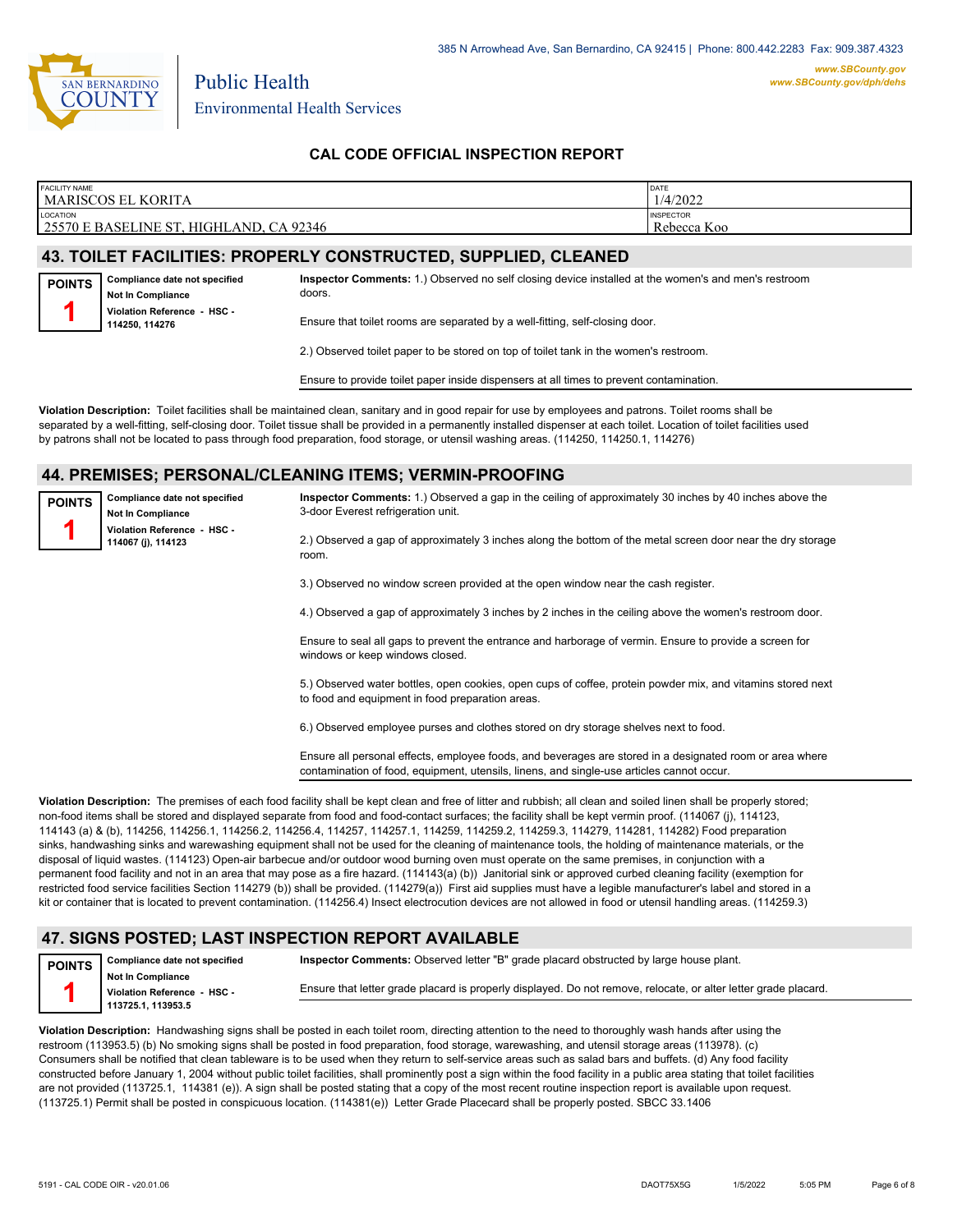

| <b>FACILITY NAME</b><br>  MARISCOS EL<br><b>KORITA</b>         | DATE<br>1/4/2022                |
|----------------------------------------------------------------|---------------------------------|
| LOCATION<br>25570 E BASELINE ST,<br>. CA 92346<br>'. HIGHLAND. | <b>INSPECTOR</b><br>Rebecca Koo |

| 52. VC & D    |                                                                                          |                                                                                                                                                                                                                                                                   |  |  |
|---------------|------------------------------------------------------------------------------------------|-------------------------------------------------------------------------------------------------------------------------------------------------------------------------------------------------------------------------------------------------------------------|--|--|
| <b>POINTS</b> | Compliance date not specified<br><b>Not In Compliance</b><br>Violation Reference - HSC - | Inspector Comments: Operator has voluntarily consented to the condemnation and destruction of 1<br>container of black eyed peas (12 quarts) as said material being unfit for human consumption or otherwise in<br>violation of California Health and Safety Code. |  |  |
|               | 113980                                                                                   |                                                                                                                                                                                                                                                                   |  |  |

**Violation Description:** Operator has voluntarily consented to the condemnation and destruction of food as said material being unfit for human consumption or otherwise in violation of California Health and Safety Code, Division 104, Part 5, Chapter 1 through 8, the disposition of which is provided for by Chapter 8, Article 3, Section 111895.

"I (We) hereby voluntarily agree to the condemnation and destruction of the following material(s) listed in violation number 52. By signing this Offical Inspection Report (OIR), I (We) hereby release the County of San Bernardino and its agent from any and all liability."

### **IMPORTANT: Risk Based Inspection Frequency**

Food facilities that pose a higher risk level for causing foodborne illness will be subject to an additional inspection, to be billed at the hourly rate as provided in the San Bernardino Count[y Code Schedule of Fees. Facilitie](https://codelibrary.amlegal.com/codes/sanbernardino/latest/sanberncty_ca/0-0-0-122474#JD_16.0213B)s that received one or more of the following will be elevated to a high risk tier:

- A score letter of "C" or lower on one of the last two graded inspections,
- A score letter of "B" on two of the last three graded inspections,
- Repeated "four (4) point violation Risk Factor" (critical violation codes 1-23) on the last two inspections, or
- Four (4) or more critical violations (codes 1-23) noted during an inspection, or
- A permit suspension (closure) on your last graded inspection.

### **Food Establishment Donor Survey**

Will you please take a few moments of your time to complete our **Food Establishment Donor Survey**? The purpose of this survey is to learn about current food recovery and food waste reduction efforts and struggles throughout San Bernardino County.

The feedback from the survey will help us identify barriers and opportunities, and connect you with nearby charitable feeding organizations so you can donate your surplus food. Once you complete the survey, you can view your entry and connect with other donor food establishments and charitable feeding organizations in the fol[lowing Live Web Map.](https://arcg.is/WvjGb)

### **Overall Inspection Comments**

Letter grade "C" posted on this date. DO NOT REMOVE, RELOCATE, OR ALTER LETTER GRADE PLACARD. Failure to comply will result in additional billed reinspections at a minimum rate of \$122.50 per half hour.

A Request for Rescore Inspection Form was provided on this date. Ensure to submit this form within 30 days. A food facility failing to attain at least a "B" grade on the re-score inspection or failing to request a request for re-score inspection within 30 days may be immediately closed by Environmental Health Services.

A reinspection will occur within 1 week to ensure there is no active cockroach infestation.

The following handouts were provided on this date: -Request for Rescore Inspection form -TOP 5 CDC Risk Factors handout -Food Safety Practices Overview handout -Hot Holding Temperature decal -Cold Holding Temperature decal -Is It Done Yet? decal -Cooling Hot Food Safely handout

A PEP Talk was given on this date.